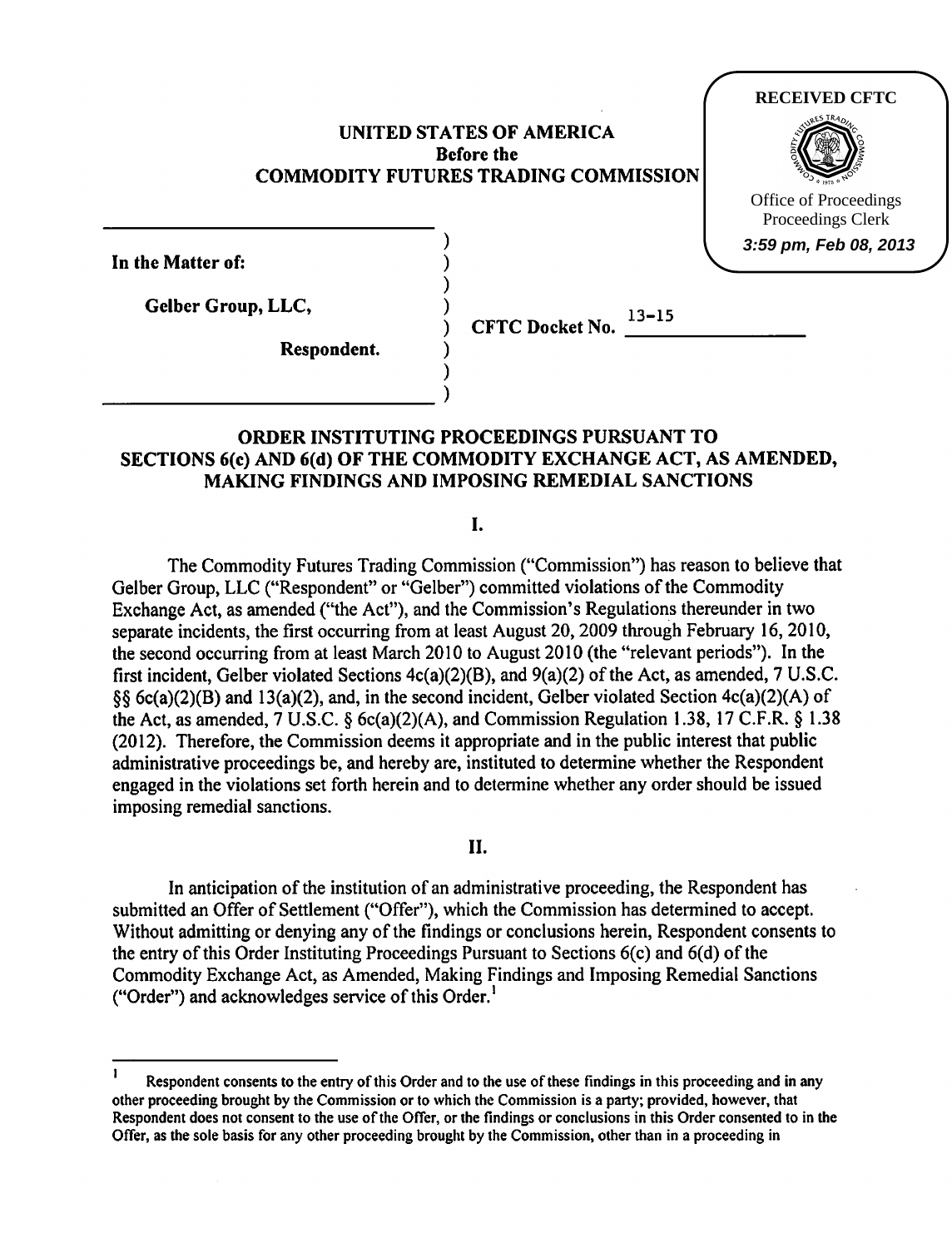## III.

The Commission finds the following:

## A. SUMMARY

First, from at least August 20, 2009 through February 16, 2010, a Gelber proprietary trader entered electronic orders for the CME Group, Inc.'s ("CME") NASDAQ E-mini 100 futures contract ("NASDAQ E-mini") on Globex, the CME's electronic trading platform, during Globex's pre-opening session that were not true and bona fide. Although these orders could not be executed in the pre-opening session, they would become executable on the open. The trader had no intention of allowing the orders to be executed and ultimately cancelled them prior to the open. These orders caused price fluctuations in the indicative opening price ("lOP") for the contract.

Second, from at least March 2010 to August 2010 two Gelber proprietary traders, at the direction of a trading group manager, engaged in wash trades in certain Russell Index futures contracts on the IntercontinentalExchange ("ICE") in order to inflate Gelber's volume in these contracts and enable Gelber to obtain increased rebates from ICE as part of an ICE incentive program.

## B. RESPONDENT

Gelber Group, LLC is a proprietary trading group headquartered in Chicago at 141 West Jackson Boulevard, Suite 2100A. Gelber also maintains offices in California, Connecticut, New Jersey, London, England and Schindellegi, Switzerland.

# C. FACTS

# 1. Gelber Entered Illegal Orders in the NASDAQ E-mini 100 Futures Contract

## a. The Pre-Opening Session

There are two trading sessions for NASDAQ E-mini futures contract  $-$  a day session and an overnight session. In addition, there is a pre-opening session. Globex users are able to enter electronic orders during the pre-opening session that become executable upon the opening of the day session unless they are cancelled prior to the open. There is a 30 second "lock-down" period immediately before the open during which time Globex users can enter new orders but cannot modify or cancel existing orders. The purpose of the pre-opening session is to help determine at what price the market will open for the day trading session.

## b. The Indicative Opening Price

The IOP is the price at which a CME product is expected to trade at the opening of trading, if the existence of matching bids and offers makes that possible, or the opening bid or

bankruptcy or to enforce the terms of this Order. Nor does Respondent consent to the use of the Offer or this Order, or the findings or conclusions in this Order consented to in the Offer, by any other party in any other proceeding.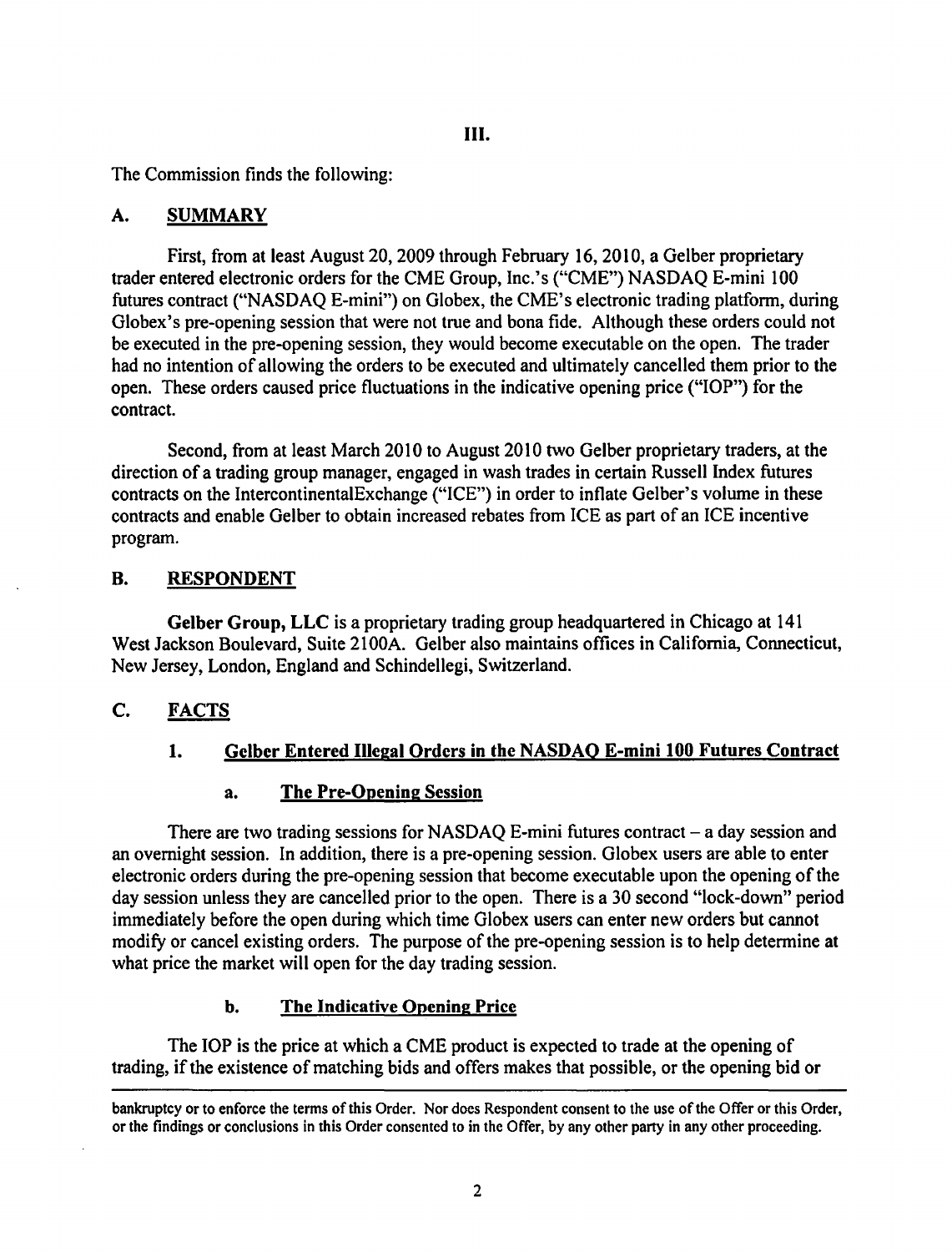offer if no trade occurs. At pre-defined times prior to the opening, a CME Globex algorithm calculates an lOP based upon pre-opening orders that have been entered for the product. Trading begins at an equilibrium price that falls within the overlap of the bid and offer prices *(i.e.,* where the bids and offers converge). The lOP is broadcast to all CME Globex users and to the CME market data feed. The CME market data feed is available to publishers of financial data who purchase the data and disseminate the information. The lOP is used by other market participants in making trading decisions and by cash market participants in making buy and sell decisions in the cash market.

## c. The Gelber Proprietary Trader's Activity

During the relevant time period, the Gelber proprietary trader entered the orders in the pre-open session for the NASDAQ E-mini contract for the purpose seeing where the offers were so he could use that information in making trading decisions. The Gelber trader admitted that he did not intend to allow the orders to become executable. In February 2010, the Gelber trader's orders caused the lOP price to fluctuate, and at least one market participant contacted the CME questioning the accuracy of the lOP. The Gelber trader had engaged in similar activity since at least August 2009.

# 2. Gelber Entered Into Illegal Wash Trades in Russell Index Futures Contracts

# a. The ICE Incentive Program

Gelber was a participant in an ICE incentive program called the Russell Member Firm Fee Program. Under the terms of the program, ICE agreed to rebate fees on all Russell Index futures contracts (including the actively traded Russell2000 futures contract) if the program participant traded pre-determined volumes of contracts in some thinly traded Russell 1000 Index contracts on a monthly basis, specifically, the Russell 1000 Index Mini, the Russell 1000 Growth Index and the Russell 1000 Value Index futures contracts ("Russell 1000 contracts"). ICE determined the volume of trading in the Russell 1000 contracts at the end of the month, calculated the reduction in fees and rebated that amount to the participant through the participant's clearing member.

# b. The Gelber Proprietary Traders' Activity

A Gelber executive who arranged Gelber's participation in the program approached a trading group manager and asked the trading group manager to select traders in his group to begin trading the Russell 1000 contracts with the goal of trading enough volume to qualify for the rebates. They agreed that rebates would be apportioned between Gelber and the trading group manager.

The trading group manager asked two senior traders to trade the Russell l 000 contracts and provided them with the specific volumes of contracts they had to trade to make Gelber eligible for the rebates. However, the two traders had difficulty trading the necessary volume profitably because of the thinness of the Russell 1000 market. The trading group manager directed the traders to trade opposite each other until they reached the necessary volume. The trading group manager further directed a Gelber programmer assigned to his trading group to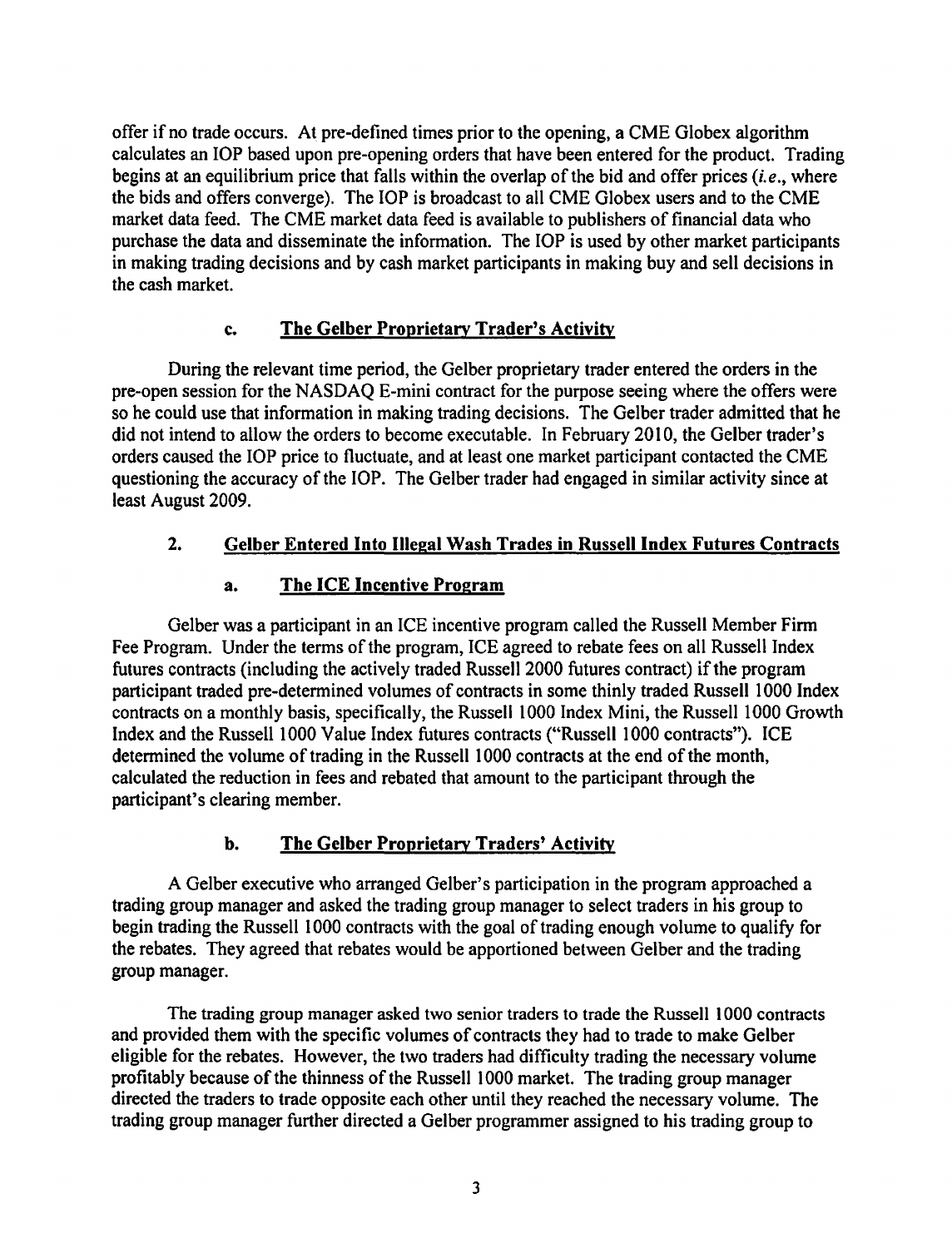create a computer program that would automatically enter matching orders from the traders' computers. The two traders used the computer program each month during the relevant period and executed wash sales repeatedly in the Russell 1000 contracts.

#### IV.

#### LEGAL DISCUSSION

#### A. Gelber, Acting through Its Agent and Employee, Caused a Price that was not True and Bona Fide to be Reported in Violation of Section 4c(a)(2)(8) of the Act

Section  $4c(a)(1)$  and (2) of the Act, read together, provide, in relevant part, "It shall be unlawful for any person to offer to enter into, enter into, or confirm the execution of a transaction ... involving the purchase or sale of any commodity for future delivery ... that (A)(i) is, is of the character of, or is commonly known to the trade as, a 'wash sale' or  $\dots$  (ii) is a fictitious sale; or (B) is used to cause any price to be reported, registered or recorded that is not a true and bona fide price." 7 U.S.C.  $\S$  6c(a)(1) and (2). "[T]he common denominator of the specific abuses prohibited in Section  $4c(a)$ ... is the use of trading techniques that give the appearance of submitting trades to the open market while negating the risk or price competition incident to such a market." *In re Collins*, [1986-1987 Transfer Binder] Comm. Fut. L. Rep. (CCH) ¶ 22,982 at 31,902 (CFTC Apr. 4, 1986), *rev 'don other grounds sub nom. Stoller v. CFTC,* 834 F.2d 262 (2d Cir. 1987); *see also In re Mayer,* [ 1996-1998 Transfer Binder] Comm. Fut. L. Rep. (CCH) <sup>~</sup>27,259 at 46,134 (CFTC Dec. Feb. 3, 1998).

Gelber, acting through its agent and employee, violated Section  $4c(a)(2)(B)$  of the Act by: ( 1) offering to enter into the execution of transactions; (2) involving the purchase or sale of a commodity for future delivery; (3) that caused a price to be reported, registered, or recorded that was not true and bona fide.

The Gelber trader knowingly placed orders for NASDAQ E-mini futures contracts that he did not intend to allow to be executed. The orders caused the lOP to reflect prices that were not true and bona fide. The CME reported the prices to other Globex users as well as to anyone obtaining the information from publishers of the information.

## B. Gelber, Acting through Its Agents and Employees, Delivered False, Misleading or Knowingly Inaccurate Reports Concerning Market Information that Affected or Tended to Affect the Price of a Commodity in Interstate Commerce in Violation of Section 9(a)(2) of the Act

Gelber, acting through its agent and employee, violated Section 9(a)(2) of the Act. To state a claim for false reporting in violation of Section 9(a)(2) of the Act, the Commission must show "(1) that a defendant knowingly delivered market reports or market information through interstate commerce, (2) that the information was knowingly false or misleading; and (3) that the information affected or tended to affect the price of a commodity in interstate commerce." *United States v. Valencia,* 394 F.3d 352 (5th Cir. 2004); *see also CFTC v. Johnson,* 408 F. Supp. 2d 259, 267 (S.D. Tex. 2005) (same).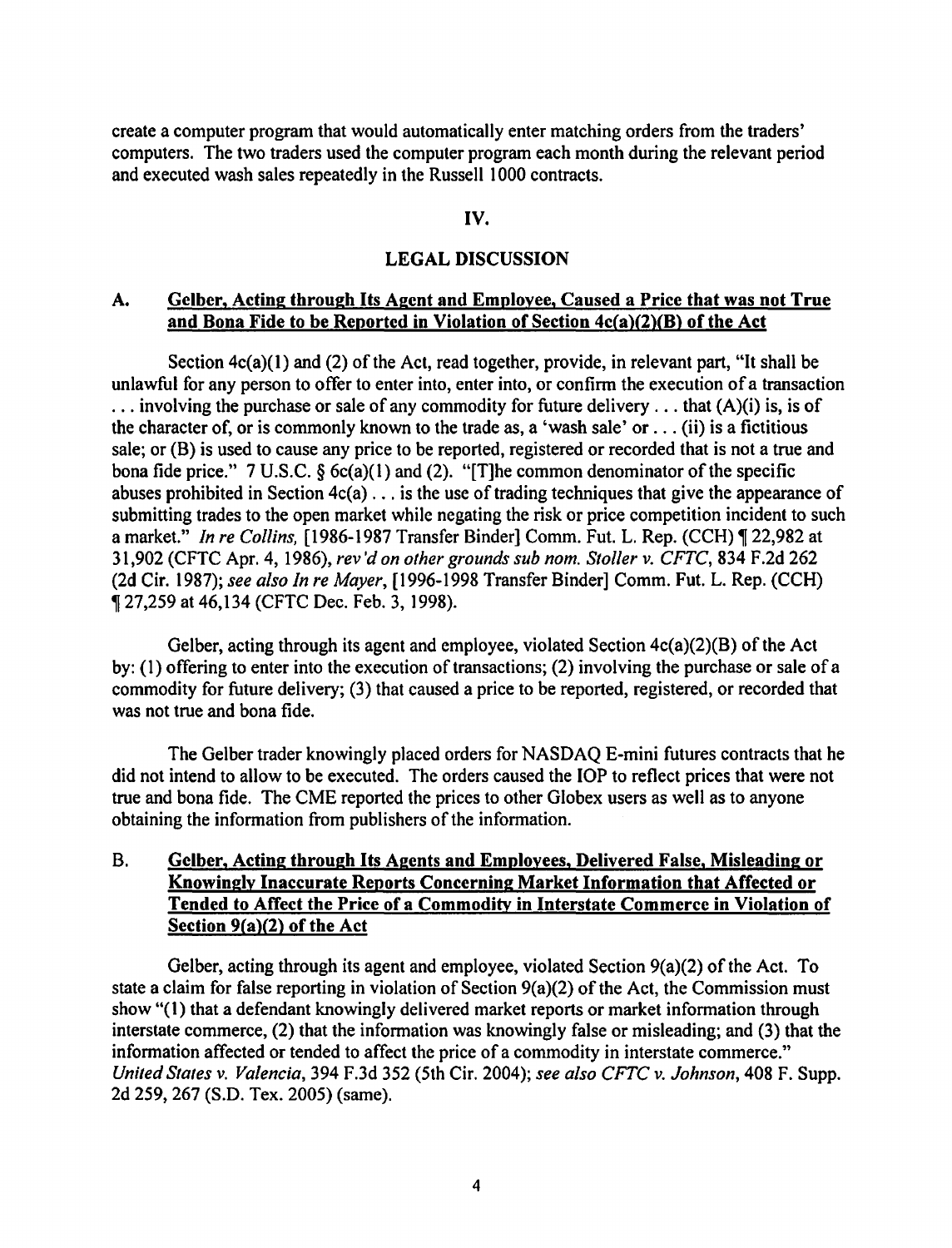The Gelber trader knowingly delivered false orders into the NASDAQ E-mini futures market. The orders were false and misleading because he did not intend to execute the orders. These orders were included in the lOP, which was published to persons and entities that use such data to make pricing decisions relating to the purchase or sale of the NASDAQ Index, a commodity in interstate commerce.

## C. Gelber, Acting through Its Agents and Employees, Entered into Wash Sales in Violation of Section 4c(a)(2)(A)

Section 4c(a) of the Act makes it "unlawful for any person to offer to enter into, enter into, or confirm the execution of a transaction" that "is, is of the character of, or is commonly known to the trade as, a 'wash sale' . . .." 7 U.S.C. §6c(a). A wash sale is a form of fictitious sale. *In re Gimbel*, [1987-1990 Transfer Binder] Comm. Fut. L. Rep. (CCH) ¶ 24,213 at 35,003 (CFTC Apr. 14, 1988).

In order to establish that a wash sale has occurred, it must initially be demonstrated that the transaction at issue achieved a wash result. The Commission may demonstrate that the trades resulted in a wash by (I) the purchase and sale (2) of the same delivery month of the same futures contract (3) at the same (or a similar) price. *Wilson v. CFTC,* 322 F.3d 555, 559 (8th Cir. 2003) *citing In re Gilchrist,* [1990-1992 Transfer Binder) Comm. Fut. L. Rep. (CCH) ~ 24,993 at 37,653 (CFTC Jan. 25, 1991); *see also In re Citadel Trading,* [1986-1987 Transfer Binder] Comm. Fut. L. Rep (CCH)  $\P$ 23,082 at 32,190 ("Orders to purchase and sell for the account of the same customer the identical quantity of the same futures contract at identical prices were entered virtually simultaneously.")

In addition to the factors enumerated in *Gilchrist,* intent must be proven to establish a violation of Section 4c ofthe Act. *Reddy v. CFTC,* 191 F.3d 109, 119 (2d Cir. 1999). The intent to negate risk or price competition and avoid a bona fide market position can properly be inferred from prearrangement but it can also be inferred "from the intentional structuring of a transaction in a manner to achieve the same result as prearrangement." *In re Three Eight Corporation,*  [1992-1994 Transfer Binder] Comm. Fut. L. Rep. (CCH) ¶ 25,749 at 40,444 n.15 (CFTC Jun. 16, 1993) (citing *In re Collins* [1986-1987 Transfer Binder] Comm. Fut. L. Rep. (CCH) ~ 22,982 at 31,900-0 I (CFTC Apr. 4, 1986), *rev 'don other grounds sub nom. Stoller v. CFTC,* 834 F .2d 262 (2d Cir. 1987) *("Collins* f'). The placement of offsetting orders to buy and sell, while simultaneously taking steps to "enhance the likelihood that the buy and sell orders would be filled at the same or a similar price" is persuasive evidence that the trader intends to negate risk and price competition. *Collins I* at ¶ 31,900; *see also In re Piasio*, [1999-2000 Transfer Binder] Comm. Fut. L. Rep. (CCH) ¶ 28,276 at 50,685, 50,689-691 (CFTC Sep. 29, 2000) (finding customer who placed paired buy and sell orders, with specific pricing and loss limitation instructions, "structured orders to negate risk" and thus had intent to violate Section 4c), *aff'd sub nom. Piasio v. CFTC,* [2002-2003 Transfer Binder] Comm. Fut. L. Rep. (CCH) ~ 29,251 (2d Cir. Dec. 31, 2002).

Gelber, acting through its agents and employees, violated Section 4c(a)(2)(A) of the Act by entering into transactions of the character of and commonly known as wash sales. The Gelber traders knowingly entered into the wash sales with the intent of inflating Gelber's trading volume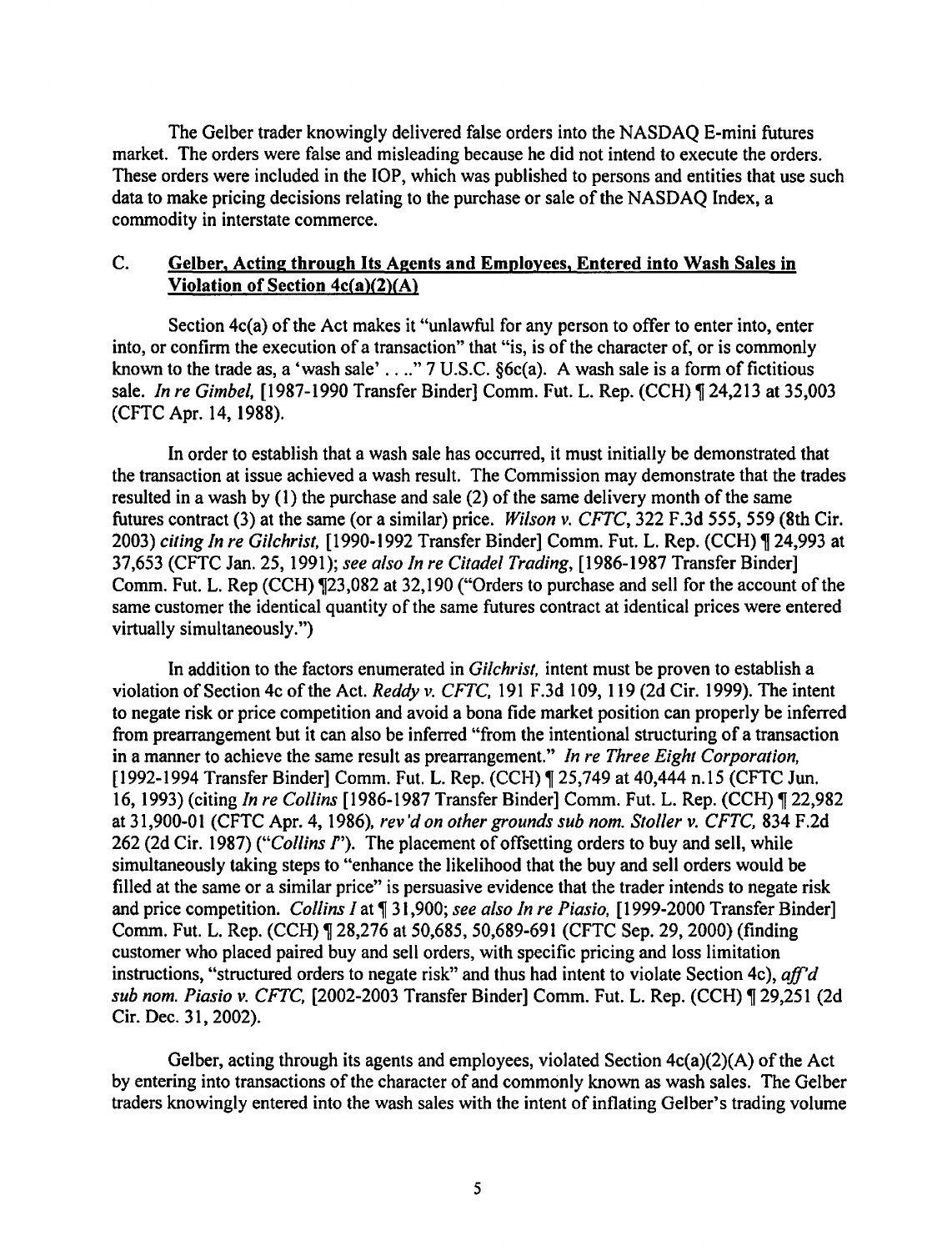in the Russell 1 000 contracts so Gelber could generate additional rebates from the ICE incentive program.

## D. Gelber, Acting through Its Agents and Employees, Executed Trades Noncompetitively in Violation of Commission Regulation 1.38

Regulation 1.38(a) requires that "all purchases and sales of any commodity for future delivery, and of any commodity option, on or subject to the rules of a contract market shall be executed openly and competitively by open outcry or posting of bids and offers or by other equally open and competitive methods, in the trading pit or ring or similar place provided by the contract market, during the regular hours prescribed by the contract market for trading in such commodity or commodity option...." 17 C.F.R.  $\&$  1.38(a). "The purpose of this requirement is to insure that all trades are executed at competitive prices and that all trades are directed into a centralized marketplace to participate in the competitive determination of the price of futures contracts." S. Rep. No. 93-1131, at 16 ( 1974); see also Disapproval of Contract Market Rules, 46 Fed. Reg. 23,516, at 23,518 (Apr. 27, 1981) (Commission's disapproval of the Commodity Exchange, Inc.'s proposal to conduct a trading session after the close of regular trading). Trades can be non-competitive even though they are executed in the pit. *In re Buckwalter,* [1990-1992 Transfer Binder] Comm. Fut. L. Rep. (CCH) ¶ 24,994 at 37,683 (CFTC Jan. 25, 1991) (citing *Laiken v. Dep 't of Agriculture,* 345 F.2d 784, 785 (2d Cir. 1965)). Prearranged trading is a form of noncompetitive trading that violates Regulation 1.38(a). Gimbel,~ 24,213 at 35,003.

Gelber, acting through its agents and employees, violated Commission Regulation 1.38 by executing trades noncompetitively. The Gelber traders knowingly entered into the noncompetitive trades with the intent of inflating Gelber's trading volume in the Russell 1000 contracts so Gelber could receive additional rebates from the ICE incentive program.

#### v.

#### FINDINGS OF VIOLATIONS

Based on the foregoing, the Commission finds that Respondent Gelber Group, LLC violated Sections 4c(a)(2)(A), 4c(a)(2)(B), and 9(a)(2) of the Act and Commission Regulation 1.38.

#### VI.

#### OFFER OF SETTLEMENT

Respondent has submitted the Offer in which it, without admitting or denying the findings and conclusions herein:

- A. Acknowledges receipt of service of this Order;
- B. Admits the jurisdiction of the Commission with respect to all matters set forth in this Order and for any action or proceeding brought or authorized by the Commission based on violation of or enforcement of this Order;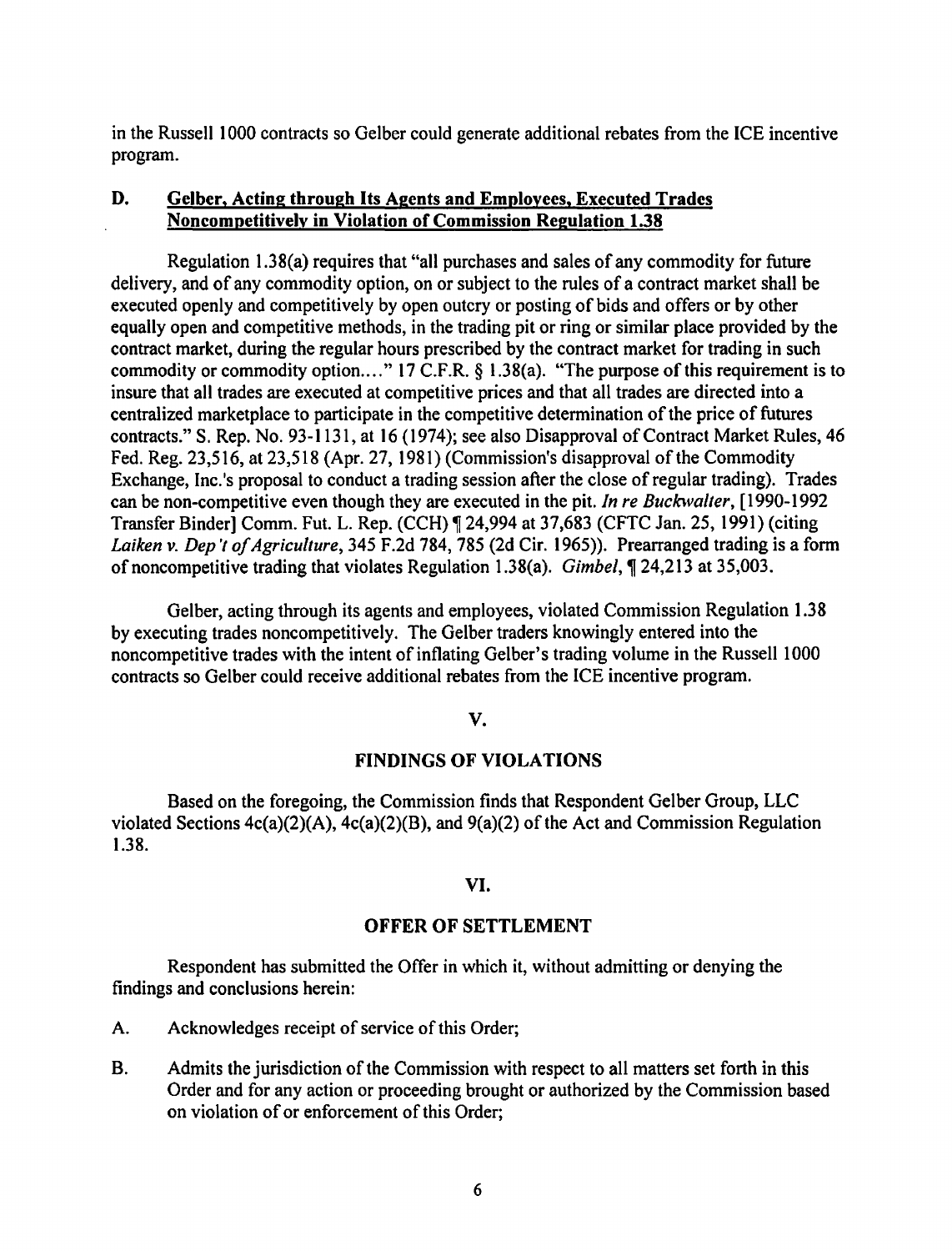## C. Waives:

- 1. the filing and service of a complaint and notice of hearing;
- 2. a hearing;
- 3. all post-hearing procedures;
- 4. judicial review by any court;
- 5. any and all objections to the participation by any member of the Commission's staff in the Commission's consideration of the Offer;
- 6. any and all claims that it may possess under the Equal Access to Justice Act, 5 U.S.C. § 504 (2006) and 28 U.S.C. § 2412 (2006), and/or the rules promulgated by the Commission in conformity therewith, Part 148 of the Commission's Regulations, 17 C.F.R. §§ 148.1-30 (2012), relating to, or arising from, this proceeding;
- 7. any and all claims that it may possess under the Small Business Regulatory Enforcement Fairness Act of 1996, Pub. L. No. 104-121, §§ 201-253, 110 Stat. 847, 857-868 (1996), as amended by Pub. L. No. 110-28, § 8302, 121 Stat. 112, 204-205 (2007), relating to, or arising from, this proceeding; and
- 8. any claims of Double Jeopardy based on the institution of this proceeding or the entry in this proceeding of any order imposing a civil monetary penalty or any other relief;
- D. Stipulate(s) that the record basis on which this Order is entered shall consist solely of the findings contained in this Order to which Respondent has consented in the Offer;
- E. Consent(s), solely on the basis of the Offer, to the Commission's entry of this Order that:
	- 1. makes findings by the Commission that Respondent violated Sections 4c(a)(2)(A),  $4c(a)(2)(B)$ , and  $9(a)(2)$  of the Act and Regulation 1.38;
	- 2. orders Respondent to cease and desist from violating Sections 4c(a)(2)(A), 4c(a)(2)(B), and 9(a)(2) of the Act and Regulation 1.38; and
	- 3. orders Respondent to pay a civil monetary penalty in the amount of \$750,000 plus post-judgment interest.

Upon consideration, the Commission has determined to accept the Offer.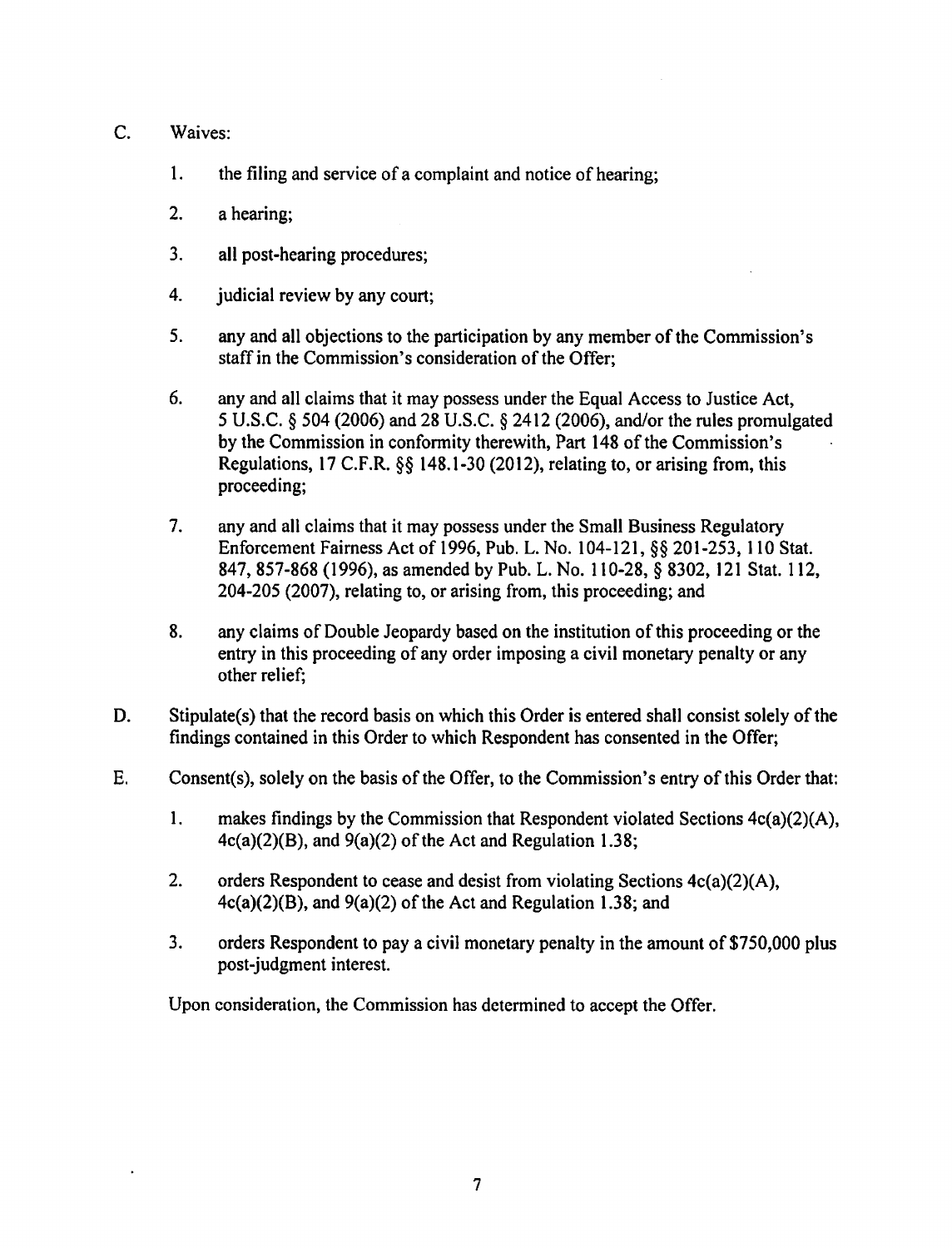#### VII.

#### ORDER

#### Accordingly, IT IS HEREBY ORDERED THAT:

- A. Respondent shall cease and desist from violating Sections  $4c(a)(2)(A)$ ,  $4c(a)(2)(B)$ , and 9(a)(2) of the Act, as amended, 7 U.S.C.  $\S$ § 6c(a)(2)(A), 6c(a)(2)(B), and 13(a)(2) and Regulation 1.38, 17 C.F.R. § 1.38 (2011).
- B. Respondent shall pay a civil monetary penalty in the amount of Seven Hundred Fifty Thousand dollars (\$750,000)(the "CMP Obligation"). Post-judgment interest shall accrue on the CMP Obligation beginning on the date of entry of this Order and shall be determined by using the Treasury Bill rate prevailing on the date of entry of this Order pursuant to 28 U.S.C. § 1961 (2006). Respondent shall pay the CMP Obligation by electronic funds transfer, U.S. postal money order, certified check, bank cashier's check, or bank money order. If payment is to be made other than by electronic funds transfer, then the payment shall be made payable to the Commodity Futures Trading Commission and sent to the address below:

Commodity Futures Trading Commission Division of Enforcement ATTN: Accounts Receivables --- AMZ 340 E-mail Box: 9-AMC-AMZ-AR-CFTC DOT/FAA/MMAC 6500 S. MacArthur Blvd. Oklahoma City, OK 73169 Telephone: (405) 954-5644

If payment is to be made by electronic funds transfer, Respondent shall contact Linda Zurhorst or her successor at the above address to receive payment instructions and shall fully comply with those instructions. Respondent shall accompany payment of the CMP Obligation with a cover letter that identifies the Respondent and the name and docket number of this proceeding. The Respondent shall simultaneously transmit copies of the cover letter and the form of payment to the Chief Financial Officer, Commodity Futures Trading Commission, Three Lafayette Centre, 1155 21st Street, NW, Washington, D.C. 20581.

C. Public Statements: Respondent and its successor or assigns agree that neither it nor any of its agents or employees under its authority or control shall take any action or make any public statement denying, directly or indirectly, any findings or conclusions in this Order or creating, or tending to create, the impression that this Order is without a factual basis; provided, however, that nothing in this provision shall affect Respondent's: (i) testimonial obligations; or (ii) right to take legal positions in other proceedings to which the Commission is not a party. Respondent and its successor and assigns shall undertake all steps necessary to ensure that all of its agents and/or employees under its authority or control understand and comply with this agreement.